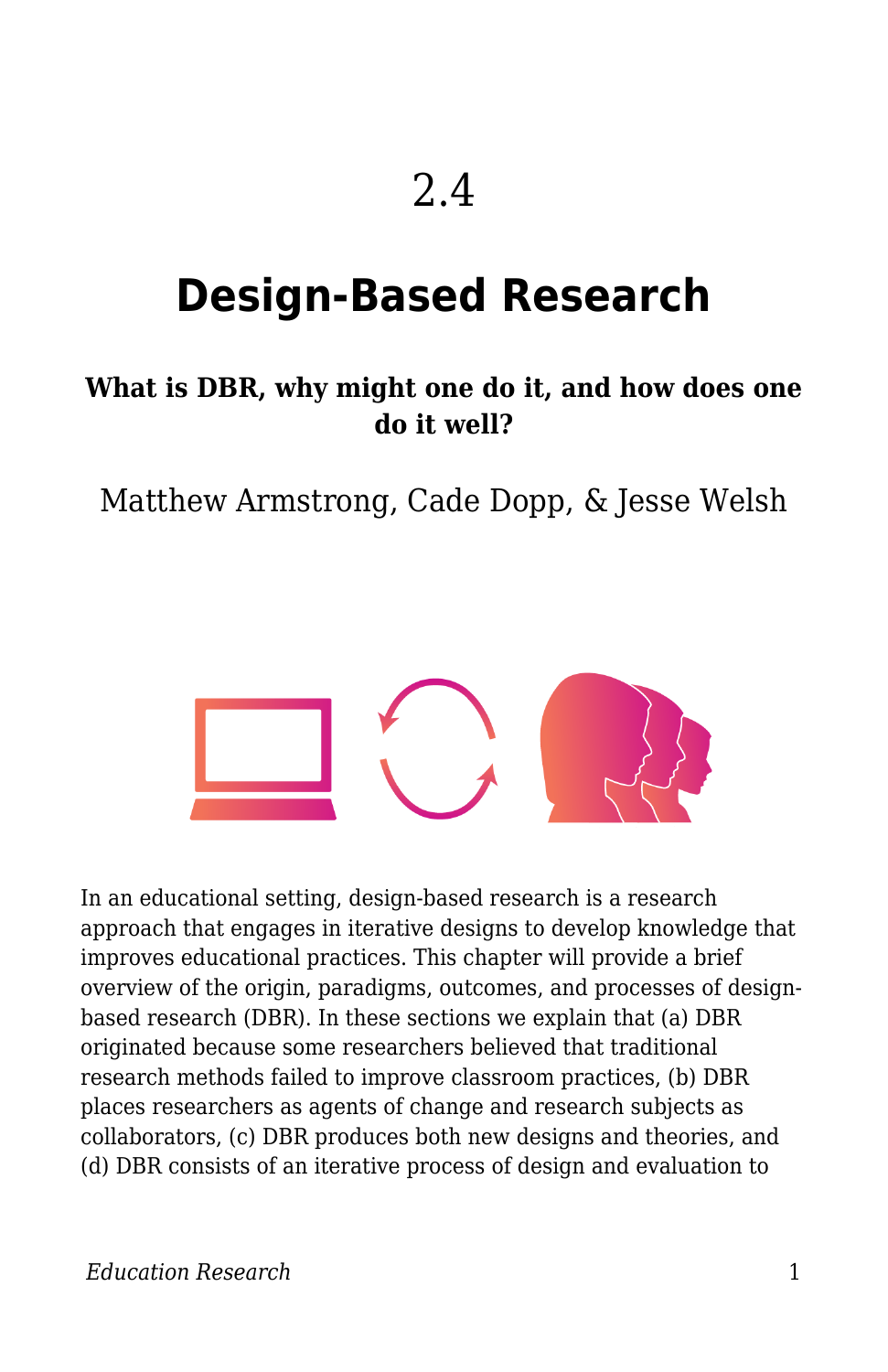develop knowledge.

# **Origin of DBR**

DBR originated as researchers like Allan Collins (1990) and Ann Brown (1992) recognized that educational research often failed to improve classroom practices. They perceived that much of educational research was conducted in controlled, laboratory-like settings. They believed that this laboratory research was not as helpful as possible for practitioners.

Proponents of DBR claim that educational research is often detached from practice (The Design-Based Research Collective, 2002). There are at least two problems that arise from this detachment: (a) practitioners do not benefit from researchers' work and (b) research results may be inaccurate because they fail to account for context (The Design-Based Research Collective, 2002).

Practitioners do not benefit from researchers' work if the research is detached from practice. Practitioners are able to benefit from research when they see how the research can inform and improve their designs and practices. Some practitioners believe that educational research is often too abstract or sterilized to be useful in real contexts (The Design-Based Research Collective, 2002).

Not only is lack of relevance a problem, but research results can also be inaccurate by failing to account for context. Findings and theories based on lab results may not accurately reflect what happens in realworld educational settings.

Conversely, a problem that arises from an overemphasis on practice is that while individual practices may improve, the general body of theory and knowledge does not increase. Scholars like Collins (1990) and Brown (1992) believed that the best way to conduct research would be to achieve the right balance between theory-building and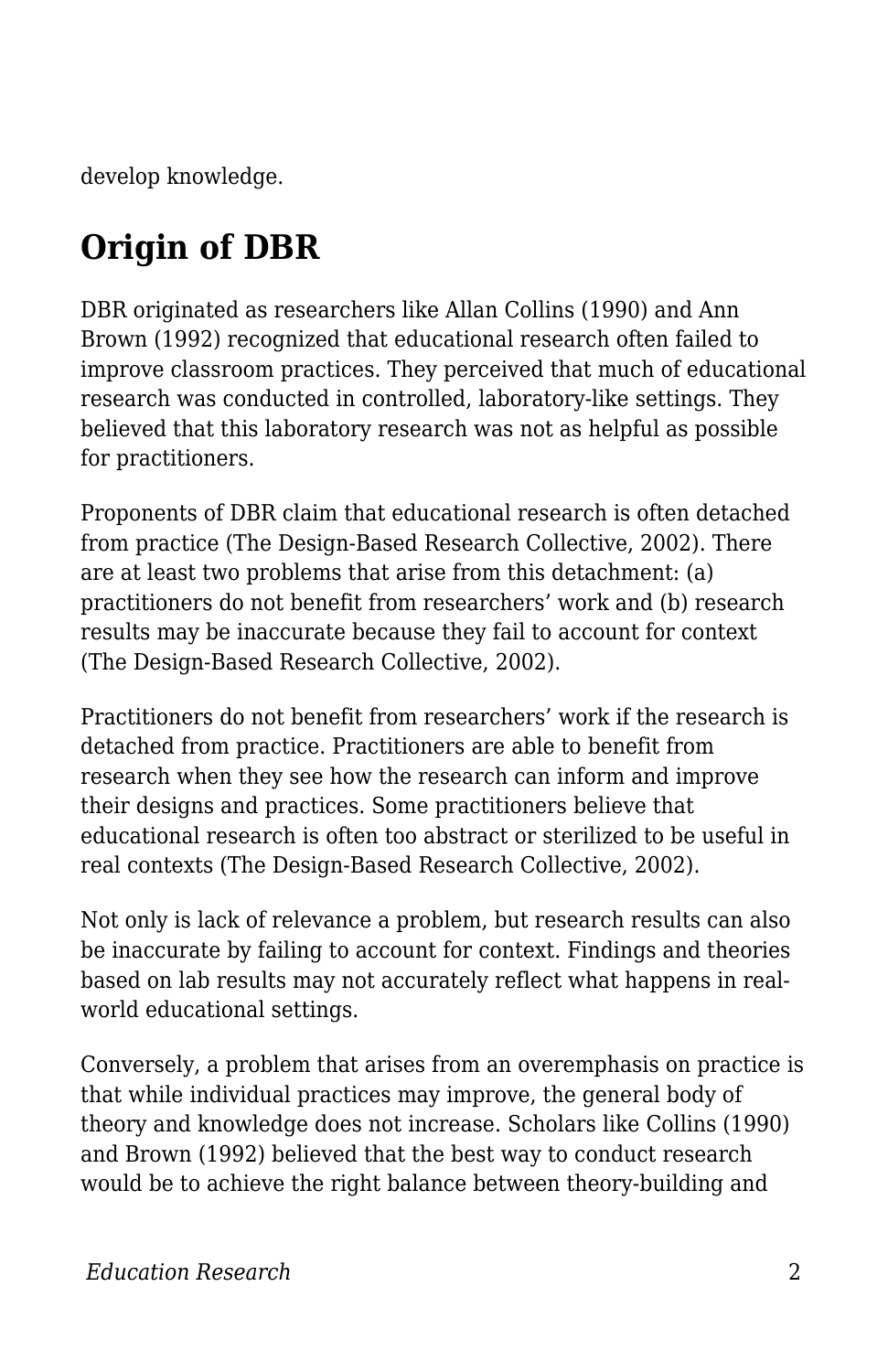practical impact.

# **Paradigms of DBR**

Proponents of DBR believe that conducting research in context, rather than in a controlled laboratory setting, and iteratively designing interventions yields authentic and useful knowledge. Sasha Barab (2004) says that the goal of DBR is to "directly impact practice while advancing theory that will be of use to others" (p. 8). This implies "a pragmatic philosophical underpinning, one in which the value of a theory lies in its ability to produce changes in the world" (p. 6). The aims of DBR and the role of researchers and subjects are informed by this philosophical underpinning.

#### **Aims of DBR**

Traditional, experimental research is conducted by theorists focused on isolating variables to test and refine theory. DBR is conducted by designers focused on (a) understanding contexts, (b) designing effective systems, and (c) making meaningful changes for the subjects of their studies (Barab & Squire, 2004; Collins, 1990). Traditional methods of research generate refined understandings of how the world works, which may indirectly affect practice. In DBR there is an intentionality in the research process to both refine theory and practice (Collins et al., 2004).

#### **Role of DBR Researcher**

In DBR, researchers assume the roles of "curriculum designers, and implicitly, curriculum theorists" (Barab & Squire, 2004, p.2). As curriculum designers, DBR researchers come into their contexts as informed experts with the purpose of creating, "test[ing] and refin[ing] educational designs based on principles derived from prior research" (Collins et al., 2004, p. 15). These educational designs may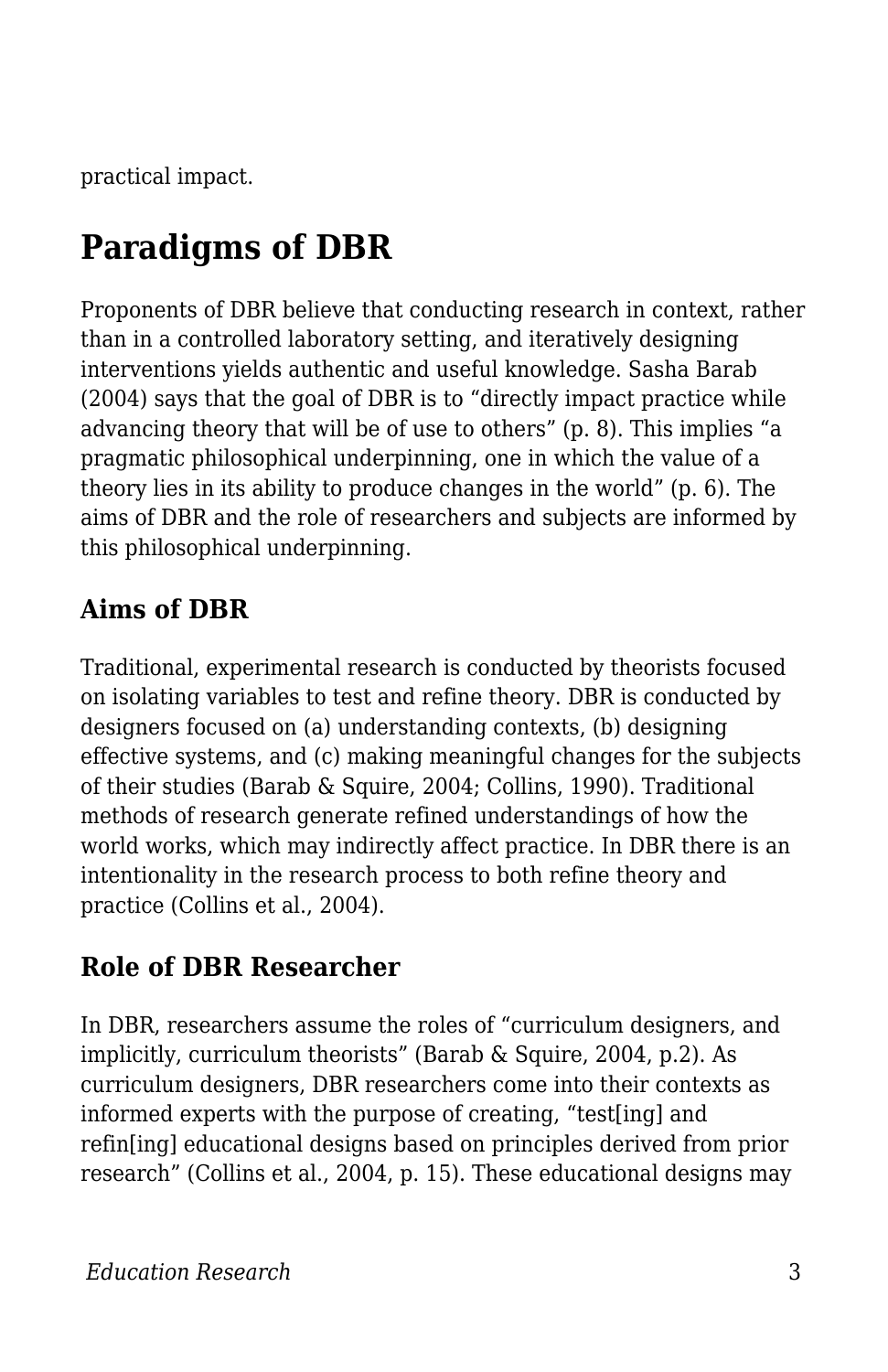include curricula, practices, software, or tangible objects beneficial to the learning process (Barab & Squire, 2004). As curriculum theorists, DBR researchers also come into their research contexts with the purpose to refine extant theories about learning (Brown, 1992).

This duality of roles for DBR researchers contributes to a greater sense of responsibility and accountability within the field. Traditional, experimental researchers isolate themselves from the subjects of their study (Barab & Squire, 2004). This separation is seen as a virtue, allowing researchers to make dispassionate observations as they test and refine their understandings of the world around them. In comparison, design-based researchers "bring agendas to their work," see themselves as necessary agents of change and see themselves as accountable for the work they do (Barab & Squire, 2004, p. 2).

### **Role of DBR Subjects**

Within DBR, research subjects are seen as key contributors and collaborators in the research process. Classic experimentalism views the subjects of research as things to be observed or experimented on, suggesting a unidirectional relationship between researcher and research subject. The role of the research subject is to be available and genuine so that the researcher can make meaningful observations and collect accurate data. In contrast, design-based researchers view the subjects of their research (e.g., students, teachers, schools) as "co-participants" (Barab & Squire, 2004, p. 3) and "co-investigators" (Collins, 1990, p. 4). Research subjects are seen as necessary in "helping to formulate the questions," "making refinements in the designs," "evaluating the effects of...the experiment," and "reporting the results of the experiment to other teachers and researchers" (Collins, 1990, pp. 4-5). Research subjects are co-workers with the researcher in iteratively pushing the study forward.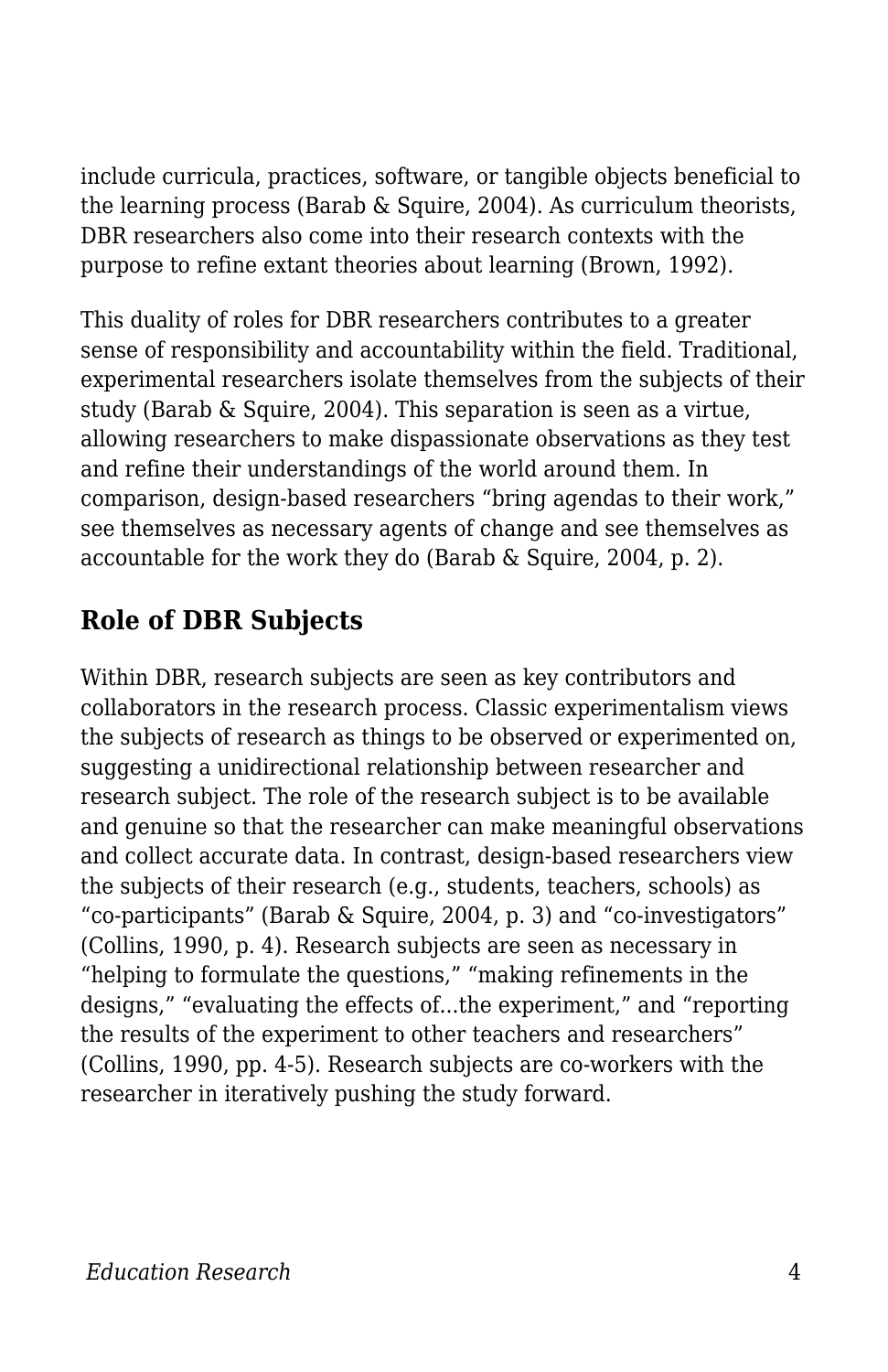## **Outcomes of DBR**

DBR educational research develops knowledge through this collaborative, iterative research process. The knowledge developed by DBR can be separated into two categories: (a) tangible, practical outcomes and (b) intangible, theoretical outcomes.

### **Tangibles Outcomes**

A major goal of design-based research is producing meaningful interventions and practices. Within educational research these interventions may "involve the development of technological tools [and] curricula" (Barab & Squire, 2004, p. 1). But more than just producing meaningful educational products for a specific context, DBR aims to produce meaningful, effective educational products that can be transferred and adapted (Barab & Squire, 2004). As expressed by Brown (1992), "an effective intervention should be able to migrate from our experimental classroom to average classrooms operated by and for average students and teachers" (p.143).

#### **Intangible Outcomes**

It is important to recognize that DBR is not only concerned with improving practice but also aims to advance theory and understanding (Collins et al., 2004). DBR's emphasis on the importance of context enhances the knowledge claims of the research. "Researchers investigate cognition in context...with the broad goal of developing evidence-based claims derived from both laboratory-based and naturalistic investigations that result in knowledge about how people learn" (Barab & Squire, 2004, p.1). This new knowledge about learning then drives future research and practice.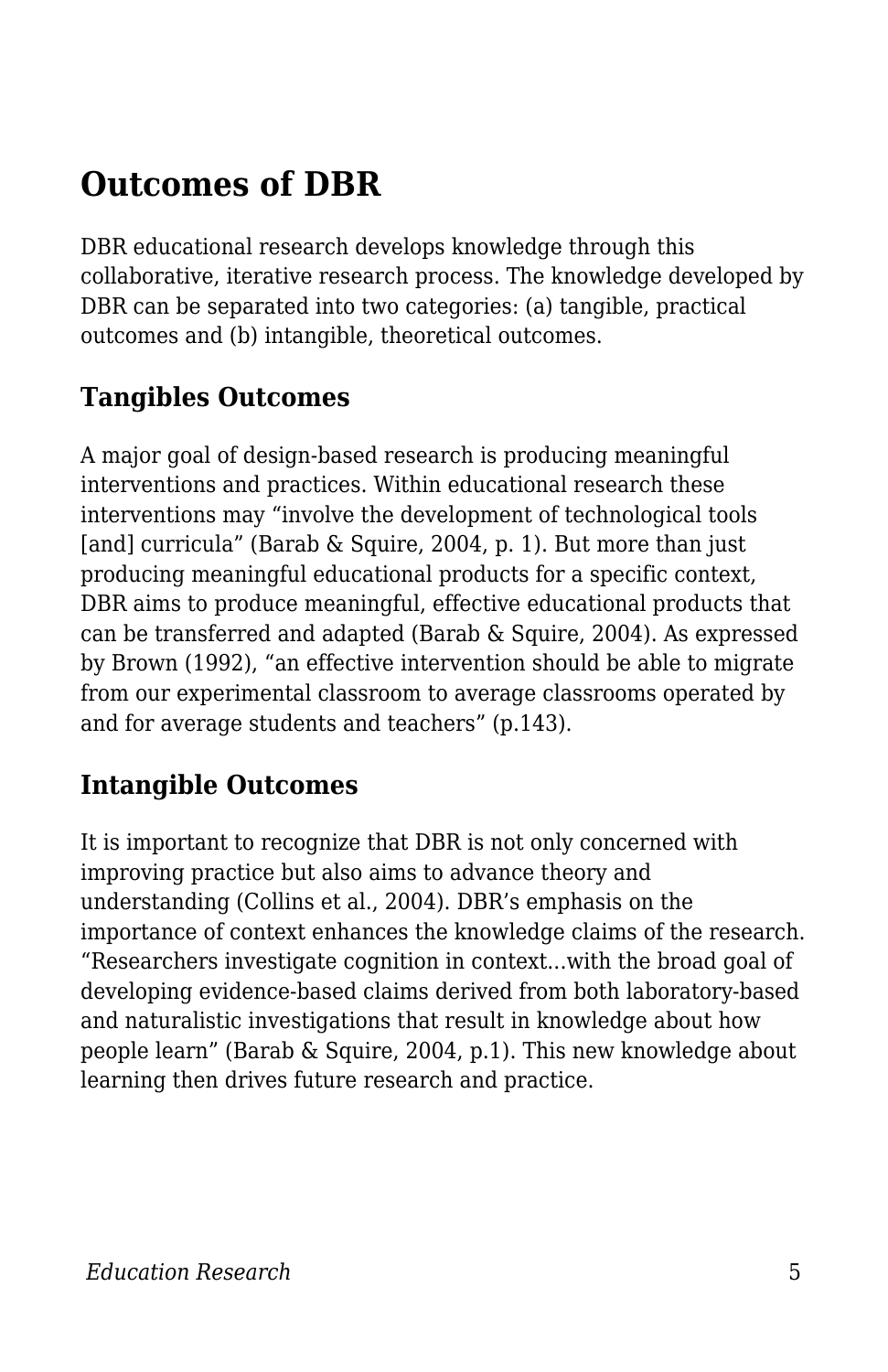### **Process of DBR**

A hallmark of DBR is the iterative nature of its interventions. As each iteration progresses, researchers refine and rework the intervention drawing on a variety of research methods that best fit the context. This flexibility allows the end result to take precedence over the process. While each researcher may use different methods, McKenny and Reeves (2012) outlined three core processes of DBR: (a) analysis and exploration, (b) design and construction, and (c) evaluation and reflection. To put these ideas in context, we will refer to a recent DBR study completed by Siko and Barbour regarding the use of PowerPoint games in the classroom.



Figure 1. The iterative process of design-based research.

#### **Analysis and Exploration**

Analysis is a critical aspect of DBR and must be used throughout the entire process. At the start of a DBR project, it is critical to understand and define which problem will be addressed. In collaboration with practitioners, researchers seek to understand all aspects of a problem. Additionally, they "seek out and learn from how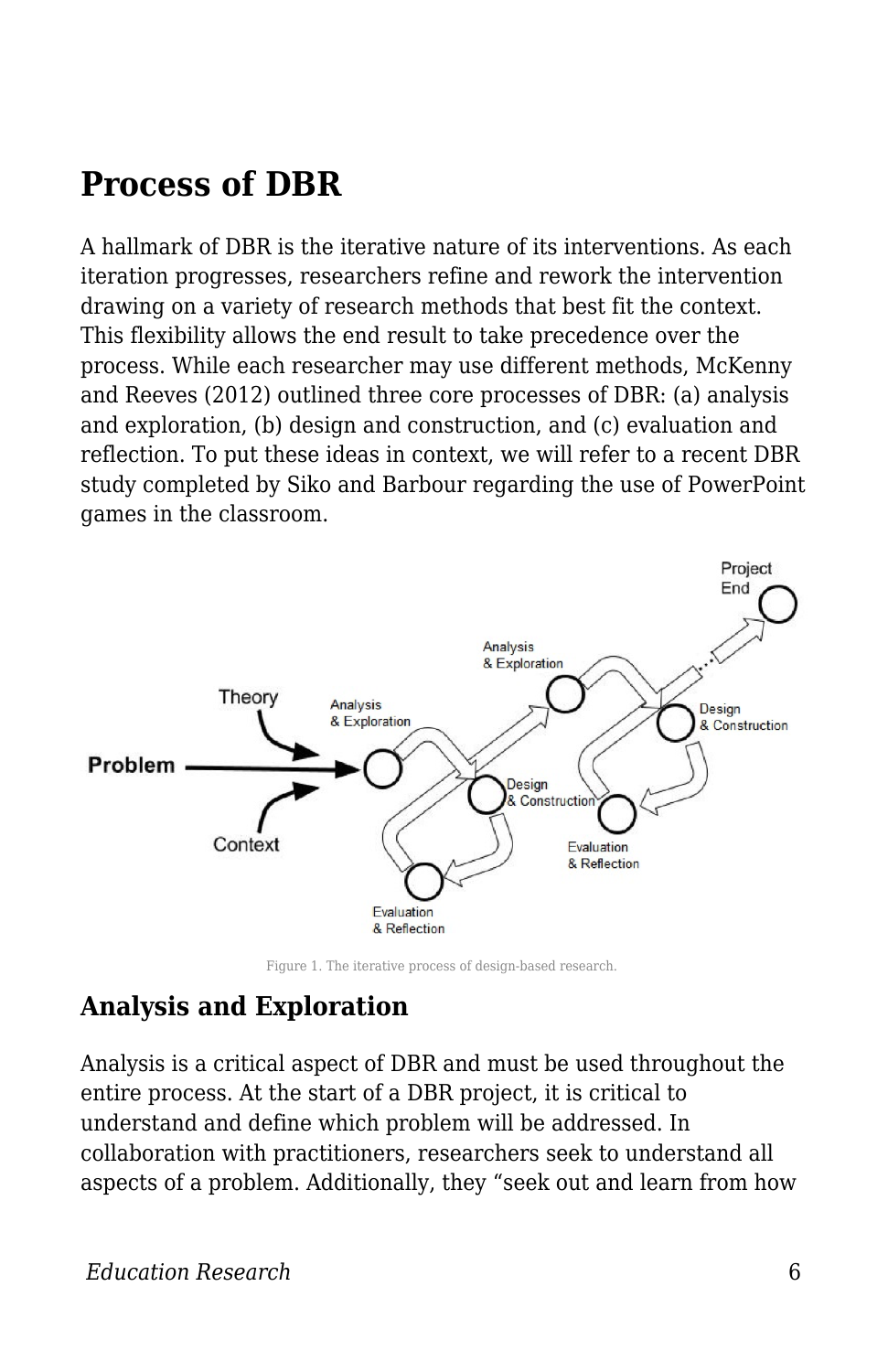others have viewed and solved similar problems " (McKenny & Reeves, 2012, p. 85). This analysis helps to provide an understanding of the context within which to execute an intervention.

Since theories cannot account for the variety of variables in a learning situation, exploration is needed to fill the gaps. DBR researchers can draw from a number of disciplines and methodologies as they execute an intervention. The decision of which methodologies to use should be driven by the research context and goals.

Siko and Barbour (2016) used the DBR process to address a gap they found in research regarding the effectiveness of having students create their own PowerPoint games to review for a test. In analyzing existing research, they found studies that stated teaching students to create their own PowerPoint games did not improve content retention. Siko and Barbour wanted to "determine if changes to the implementation protocol would lead to improved performance" (Siko & Barbour, 2016, p. 420). They chose to test their theory in three different phases and adapt the curriculum following each phase.

#### **Design and Construction**

Informed by the analysis and exploration, researchers design and construct interventions, which may be a specific technology or "less concrete aspects such as activity structures, institutions, scaffolds, and curricula" (Design-Based Research Collective, 2003, pp. 5–6). This process involves laying out a variety of options for a solution and then creating the idea with the most promise.

Within Siko and Barbour's design, they planned to observe three phases of a control group and a test group. Each phase would use ttests to compare two unit tests for each group. They worked with teachers to implement time for playing PowerPoint games as well as a discussion on what makes games successful. The first implementation was a control phase that replicated past research and established a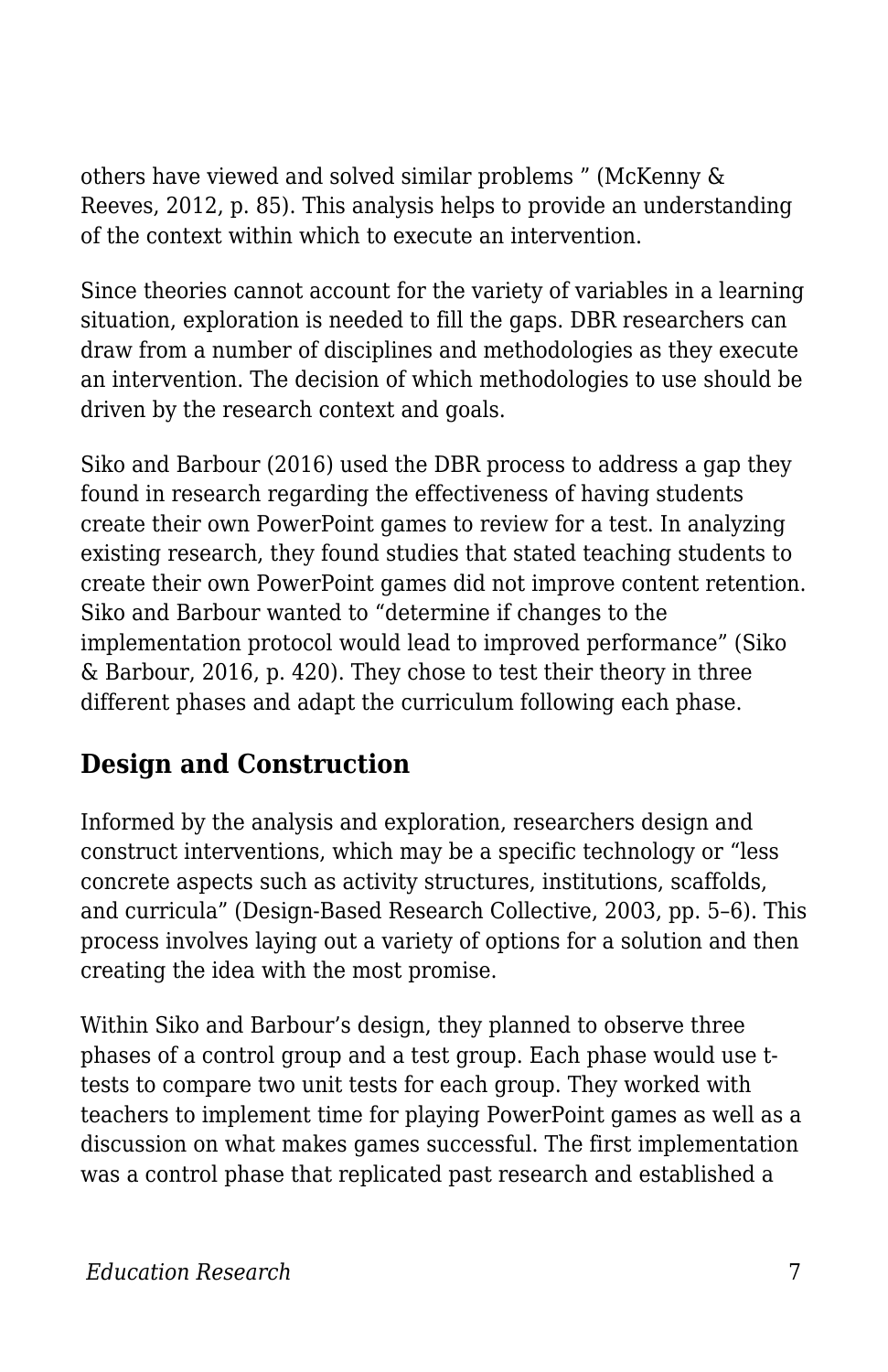baseline. Once they finished that phase, they began to evaluate.

### **Evaluation and Reflection**

Researchers can evaluate their designs both before and after use. The cyclical process involves careful, constant evaluation for each iteration so that improvements can be made. While tests and quizzes are a standard way of evaluating educational progress, interviews and observations also play a key role, as they allow for better understanding of how teachers and students might see the learning situation.

Reflection allows the researcher to make connections between actions and results. Researchers must take the time to analyze what changes allowed them to have success or failure so that theory and practice at large can be benefited. Collins (1990) states:

It is important to analyze the reasons for failure and to take steps to fix them. It is critical to document the nature of the failures and the attempted revisions, as well as the overall results of the experiment, because this information informs the path to success. (pg. 5)

As researchers reflect on each change they made, they find what is most useful to the field at large, whether it be a failure or a success.

After evaluating results of the first phase, Siko and Barbour revisited the literature of instructional games. Based on that research, they first tried extending the length of time students spent creating the games. They also discovered that the students struggled to design effective test questions, so the researchers tried working with teachers to spend more time explaining how to ask good questions. As they explored these options, researchers were able to see unit test scores improve.

Reflection on how the study was conducted allowed the researchers to properly place their experiences within the context of existing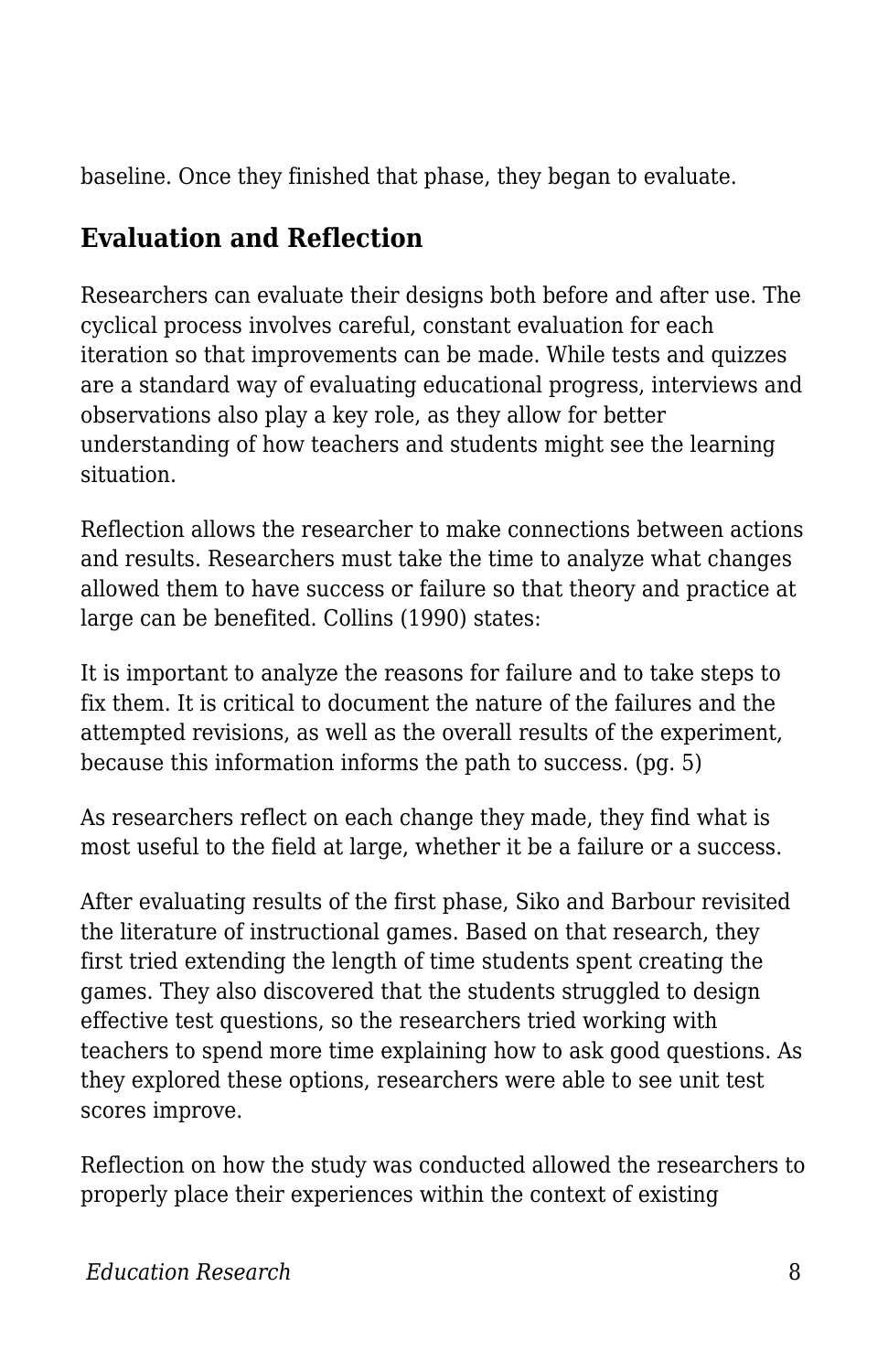research. They recognized that while they found positive impacts as a result of their intervention, there were a number of limitations with the study. This is an important realization for the research and allows readers to not misinterpret the scope of the findings.

# **Conclusion**

This chapter has provided a brief overview of the origin, paradigms, outcomes, and processes of Design-Based Research (DBR). We explained that (a) DBR originated because some researchers believed that traditional research methods failed to improve classroom practices, (b) DBR places researchers as agents of change and research subjects as collaborators, (c) DBR produces both new designs and theories, and (d) DBR consists of an iterative process of design and evaluation to develop knowledge.

## **References**

- Barab, S., & Squire, K. (2004). Design-based research: putting a stake in the ground. Journal of the Learning Sciences, 13(1), 1–14.
- Brown, A. L. (1992). Design experiments: theoretical and methodological challenges in creating complex interventions in classroom settings. Journal of the Learning Sciences, 2(2), 141–178.
- Collins, A. (1990). Toward a design science of education (Report No. 1). Washington, DC: Center for Technology in Education.
- Collins, A., Joseph, D., & Bielaczyc, K. (2004). Design research: Theoretical and methodological issues. Journal of the Learning Sciences, 13(1), 15–42.

Mckenney, S., & Reeves, T.C. (2012) Conducting Educational Design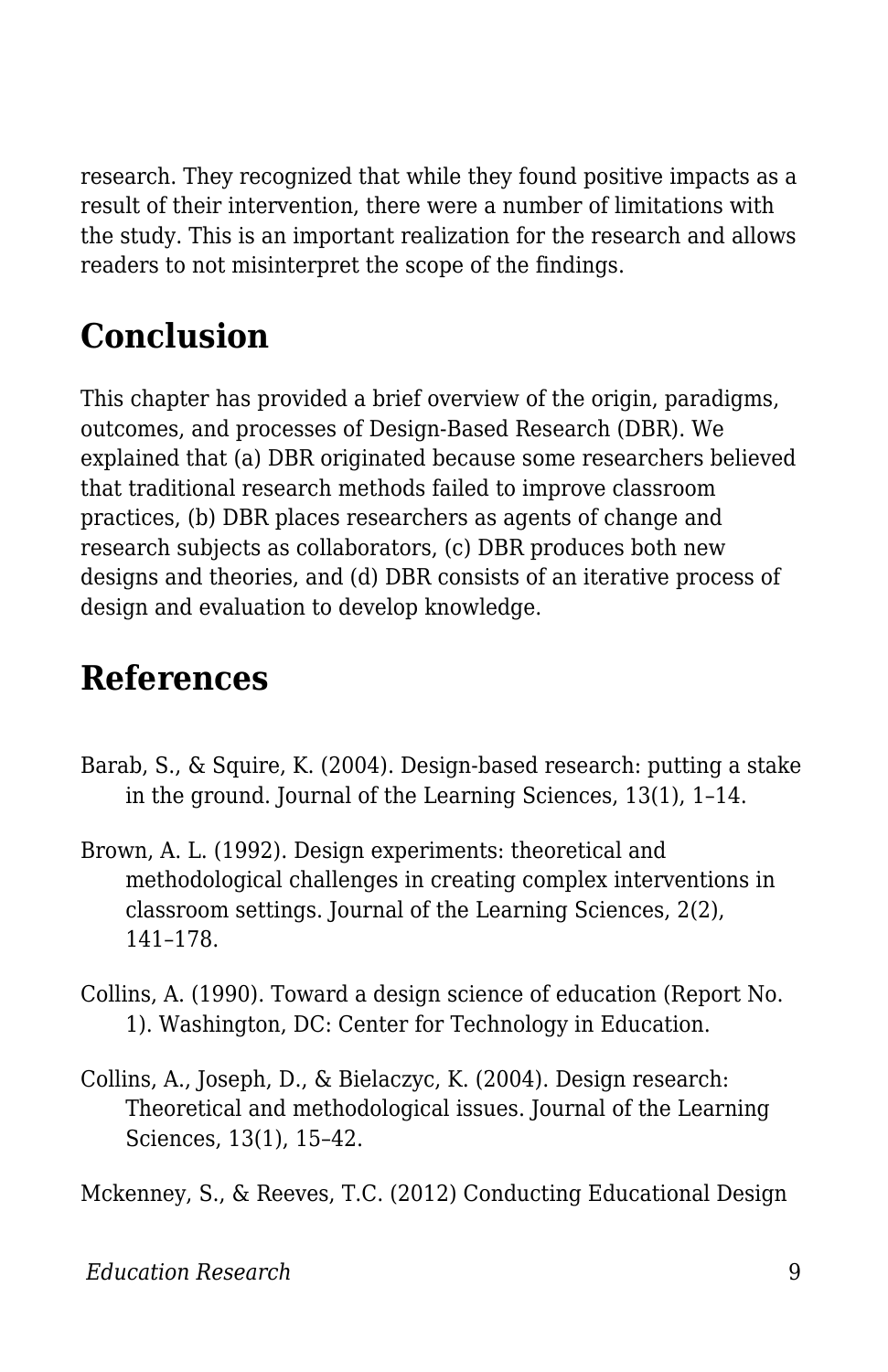Research. New York, NY: Routledge.

- Siko, J. P., & Barbour, M. K. (2016). Building a better mousetrap: how design-based research was used to improve homemade PowerPoint games. TechTrends, 60(5), 419–424.
- The Design-Based Research Collective. (2003). Design-based research: An emerging paradigm for educational inquiry. Educational Researcher, 32(1), 5–8.